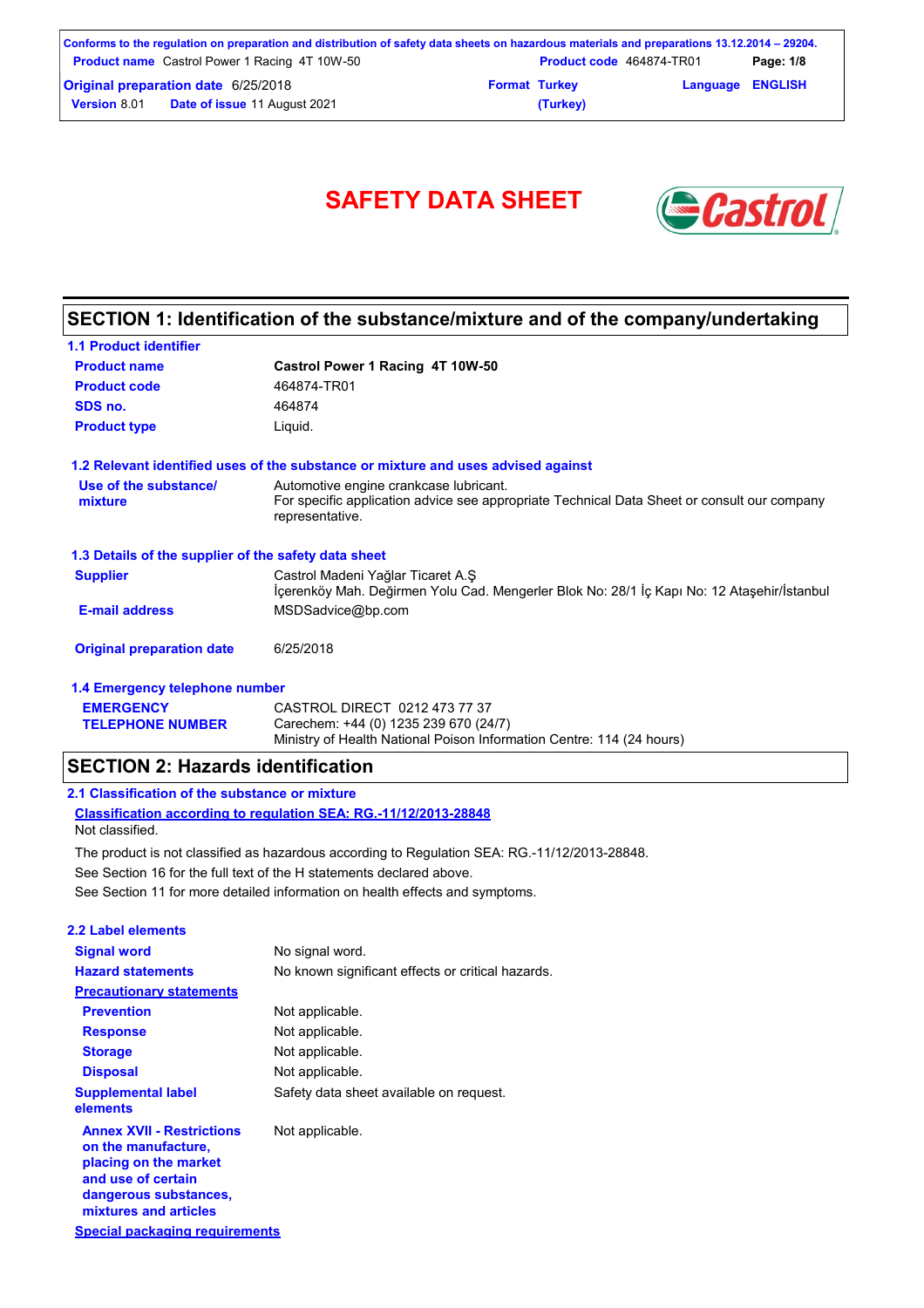| Conforms to the regulation on preparation and distribution of safety data sheets on hazardous materials and preparations 13.12.2014 – 29204. |                                                      |                      |                                 |                         |           |
|----------------------------------------------------------------------------------------------------------------------------------------------|------------------------------------------------------|----------------------|---------------------------------|-------------------------|-----------|
|                                                                                                                                              | <b>Product name</b> Castrol Power 1 Racing 4T 10W-50 |                      | <b>Product code</b> 464874-TR01 |                         | Page: 2/8 |
|                                                                                                                                              | Original preparation date 6/25/2018                  | <b>Format Turkey</b> |                                 | <b>Language ENGLISH</b> |           |
| <b>Date of issue 11 August 2021</b><br><b>Version</b> 8.01                                                                                   |                                                      |                      | (Turkey)                        |                         |           |

| <b>Containers to be fitted</b><br>with child-resistant<br>fastenings | Not applicable.                                                                                                                                                                                                          |
|----------------------------------------------------------------------|--------------------------------------------------------------------------------------------------------------------------------------------------------------------------------------------------------------------------|
| <b>Tactile warning of danger</b>                                     | Not applicable.                                                                                                                                                                                                          |
| 2.3 Other hazards                                                    |                                                                                                                                                                                                                          |
| <b>Product meets the criteria</b><br>for PBT or vPvB                 | This mixture does not contain any substances that are assessed to be a PBT or a<br>vPvB.                                                                                                                                 |
| Other hazards which do<br>not result in classification               | Defatting to the skin.<br>USED ENGINE OILS<br>Used engine oil may contain hazardous components which have the potential to<br>cause skin cancer.<br>See Toxicological Information, section 11 of this Safety Data Sheet. |

# **SECTION 3: Composition/information on ingredients**

| <b>3.2 Mixtures</b>                                                  | Mixture                                                                                |     |                                |     |
|----------------------------------------------------------------------|----------------------------------------------------------------------------------------|-----|--------------------------------|-----|
|                                                                      | Mighly refined base oil (IP 346 DMSO extract < 3%). Proprietary performance additives. |     |                                |     |
| <b>Product/ingredient name</b>                                       | CAS no.                                                                                | %   | SEA: RG.-11/12/2013-28848 Type |     |
| Distillates (petroleum), hydrotreated heavy 64742-54-7<br>paraffinic |                                                                                        | ≥90 | Not classified.                | [2] |

**See Section 16 for the full text of the H statements declared above.**

**There are no additional ingredients present which, within the current knowledge of the supplier and in the concentrations applicable, are classified as hazardous to health or the environment and hence require reporting in this section.**

**Type** 

[1] Substance classified with a health or environmental hazard

[2] Substance with a workplace exposure limit

[3] Substance meets the criteria for PBT

[4] Substance meets the criteria for vPvB

[5] Additional disclosure due to company policy

Occupational exposure limits, if available, are listed in Section 8.

## **SECTION 4: First aid measures**

#### **4.1 Description of first aid measures**

| <b>Inhalation</b>                 | If inhaled, remove to fresh air. Get medical attention if symptoms occur.                                                                                                                                                               |
|-----------------------------------|-----------------------------------------------------------------------------------------------------------------------------------------------------------------------------------------------------------------------------------------|
| <b>Ingestion</b>                  | Do not induce vomiting unless directed to do so by medical personnel. Get medical<br>attention if symptoms occur.                                                                                                                       |
| <b>Skin contact</b>               | Wash skin thoroughly with soap and water or use recognised skin cleanser.<br>Remove contaminated clothing and shoes. Wash clothing before reuse. Clean<br>shoes thoroughly before reuse. Get medical attention if symptoms occur.       |
| Eye contact                       | In case of contact, immediately flush eyes with plenty of water for at least 15<br>minutes. Eyelids should be held away from the eyeball to ensure thorough rinsing.<br>Check for and remove any contact lenses. Get medical attention. |
| <b>Protection of first-aiders</b> | No action shall be taken involving any personal risk or without suitable training.                                                                                                                                                      |

#### **4.2 Most important symptoms and effects, both acute and delayed**

See Section 11 for more detailed information on health effects and symptoms.

#### **4.3 Indication of any immediate medical attention and special treatment needed**

**Notes to physician** Treatment should in general be symptomatic and directed to relieving any effects.

## **SECTION 5: Firefighting measures**

| 5.1 Extinguishing media                |                                                                                  |
|----------------------------------------|----------------------------------------------------------------------------------|
| <b>Suitable extinguishing</b><br>media | In case of fire, use foam, dry chemical or carbon dioxide extinguisher or spray. |
| Unsuitable extinguishing<br>media      | Do not use water jet.                                                            |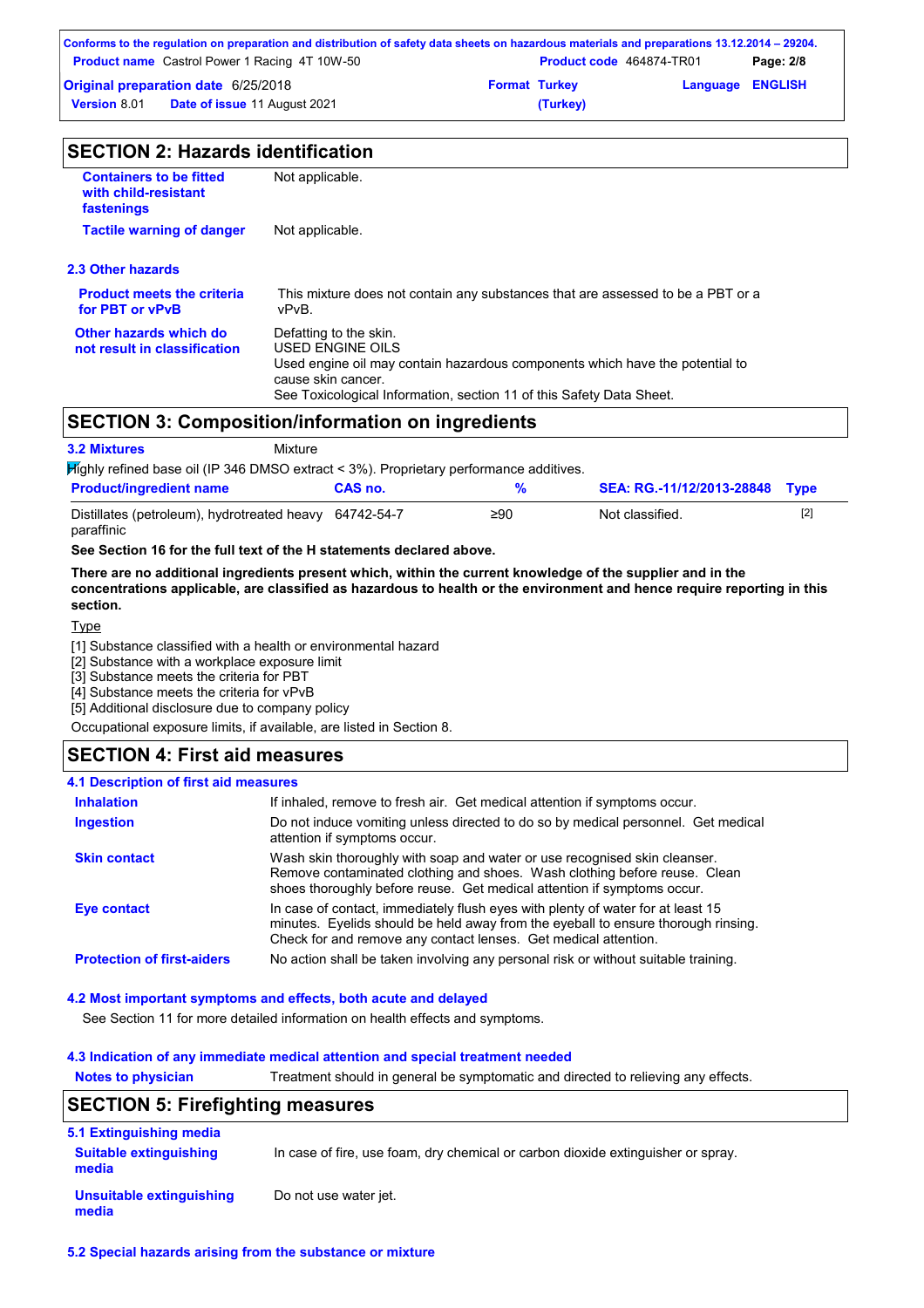|                                            | Conforms to the regulation on preparation and distribution of safety data sheets on hazardous materials and preparations 13.12.2014 – 29204. |                      |                                 |                         |           |
|--------------------------------------------|----------------------------------------------------------------------------------------------------------------------------------------------|----------------------|---------------------------------|-------------------------|-----------|
|                                            | <b>Product name</b> Castrol Power 1 Racing 4T 10W-50                                                                                         |                      | <b>Product code</b> 464874-TR01 |                         | Page: 3/8 |
| <b>Original preparation date 6/25/2018</b> |                                                                                                                                              | <b>Format Turkey</b> |                                 | <b>Language ENGLISH</b> |           |
| <b>Version 8.01</b>                        | <b>Date of issue 11 August 2021</b>                                                                                                          |                      | (Turkey)                        |                         |           |

| <b>SECTION 5: Firefighting measures</b>                  |                                                                                                                                                                                                                                                                                                           |  |  |
|----------------------------------------------------------|-----------------------------------------------------------------------------------------------------------------------------------------------------------------------------------------------------------------------------------------------------------------------------------------------------------|--|--|
| <b>Hazards from the</b><br>substance or mixture          | In a fire or if heated, a pressure increase will occur and the container may burst.                                                                                                                                                                                                                       |  |  |
| <b>Hazardous combustion</b><br>products                  | Combustion products may include the following:<br>carbon oxides (CO, CO <sub>2</sub> ) (carbon monoxide, carbon dioxide)                                                                                                                                                                                  |  |  |
| <b>5.3 Advice for firefighters</b>                       |                                                                                                                                                                                                                                                                                                           |  |  |
| <b>Special precautions for</b><br>fire-fighters          | No action shall be taken involving any personal risk or without suitable training. Promptly<br>isolate the scene by removing all persons from the vicinity of the incident if there is a fire.                                                                                                            |  |  |
| <b>Special protective</b><br>equipment for fire-fighters | Fire-fighters should wear positive pressure self-contained breathing apparatus (SCBA) and full<br>turnout gear. Clothing for fire-fighters (including helmets, protective boots and gloves)<br>conforming to European standard EN 469 will provide a basic level of protection for chemical<br>incidents. |  |  |

# **SECTION 6: Accidental release measures**

|                                                          | 6.1 Personal precautions, protective equipment and emergency procedures                                                                                                                                                                                                                                                                                                                        |
|----------------------------------------------------------|------------------------------------------------------------------------------------------------------------------------------------------------------------------------------------------------------------------------------------------------------------------------------------------------------------------------------------------------------------------------------------------------|
| For non-emergency<br>personnel                           | No action shall be taken involving any personal risk or without suitable training. Evacuate<br>surrounding areas. Keep unnecessary and unprotected personnel from entering. Do not touch<br>or walk through spilt material. Put on appropriate personal protective equipment. Floors may<br>be slippery; use care to avoid falling.                                                            |
| For emergency responders                                 | If specialised clothing is required to deal with the spillage, take note of any information in<br>Section 8 on suitable and unsuitable materials. See also the information in "For non-<br>emergency personnel".                                                                                                                                                                               |
| <b>6.2 Environmental</b><br>precautions                  | Avoid dispersal of spilt material and runoff and contact with soil, waterways, drains and sewers.<br>Inform the relevant authorities if the product has caused environmental pollution (sewers,<br>waterways, soil or air).                                                                                                                                                                    |
| 6.3 Methods and material for containment and cleaning up |                                                                                                                                                                                                                                                                                                                                                                                                |
| <b>Small spill</b>                                       | Stop leak if without risk. Move containers from spill area. Absorb with an inert material and<br>place in an appropriate waste disposal container. Dispose of via a licensed waste disposal<br>contractor.                                                                                                                                                                                     |
| <b>Large spill</b>                                       | Stop leak if without risk. Move containers from spill area. Prevent entry into sewers, water<br>courses, basements or confined areas. Contain and collect spillage with non-combustible,<br>absorbent material e.g. sand, earth, vermiculite or diatomaceous earth and place in container<br>for disposal according to local regulations. Dispose of via a licensed waste disposal contractor. |
| 6.4 Reference to other<br><b>sections</b>                | See Section 1 for emergency contact information.<br>See Section 5 for firefighting measures.<br>See Section 8 for information on appropriate personal protective equipment.<br>See Section 12 for environmental precautions.<br>See Section 13 for additional waste treatment information.                                                                                                     |

# **SECTION 7: Handling and storage**

## **7.1 Precautions for safe handling**

| <b>Protective measures</b>                                                           | Put on appropriate personal protective equipment (see Section 8).                                                                                                                                                                                                                                                                                                                                                                                                                                                                                                                           |
|--------------------------------------------------------------------------------------|---------------------------------------------------------------------------------------------------------------------------------------------------------------------------------------------------------------------------------------------------------------------------------------------------------------------------------------------------------------------------------------------------------------------------------------------------------------------------------------------------------------------------------------------------------------------------------------------|
| <b>Advice on general</b><br>occupational hygiene                                     | Eating, drinking and smoking should be prohibited in areas where this material is handled,<br>stored and processed. Wash thoroughly after handling. Remove contaminated clothing and<br>protective equipment before entering eating areas. See also Section 8 for additional<br>information on hygiene measures.                                                                                                                                                                                                                                                                            |
| <b>7.2 Conditions for safe</b><br>storage, including any<br><b>incompatibilities</b> | Store in accordance with local regulations. Store in original container protected from direct<br>sunlight in a dry, cool and well-ventilated area, away from incompatible materials (see Section<br>10) and food and drink. Keep container tightly closed and sealed until ready for use. Store and<br>use only in equipment/containers designed for use with this product. Containers that have<br>been opened must be carefully resealed and kept upright to prevent leakage. Do not store in<br>unlabelled containers. Use appropriate containment to avoid environmental contamination. |
| <b>Not suitable</b>                                                                  | Prolonged exposure to elevated temperature.                                                                                                                                                                                                                                                                                                                                                                                                                                                                                                                                                 |
| 7.3 Specific end use(s)                                                              |                                                                                                                                                                                                                                                                                                                                                                                                                                                                                                                                                                                             |

**Recommendations** Not available.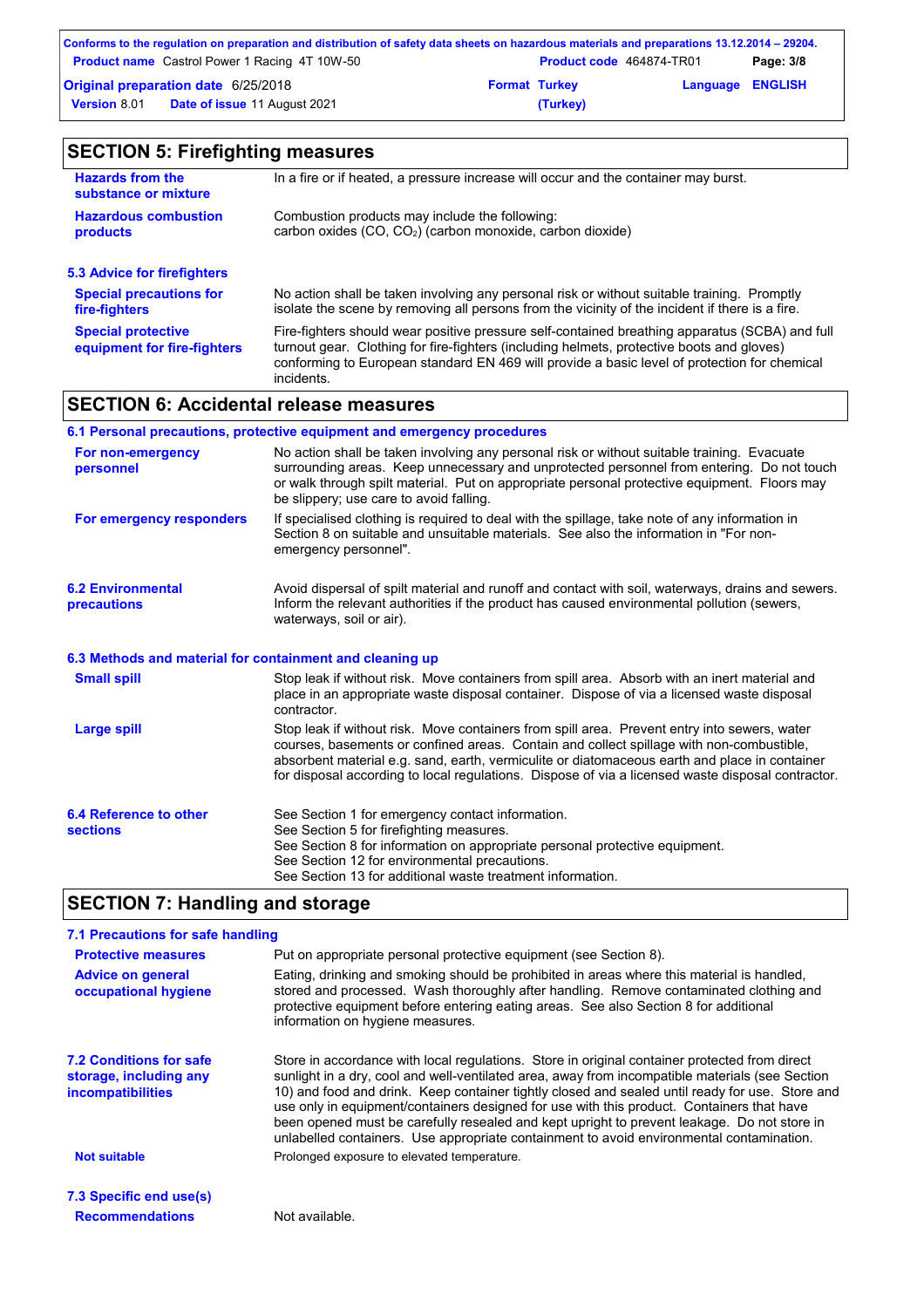| Conforms to the regulation on preparation and distribution of safety data sheets on hazardous materials and preparations 13.12.2014 – 29204. |                                                      |  |                                 |                         |           |
|----------------------------------------------------------------------------------------------------------------------------------------------|------------------------------------------------------|--|---------------------------------|-------------------------|-----------|
|                                                                                                                                              | <b>Product name</b> Castrol Power 1 Racing 4T 10W-50 |  | <b>Product code</b> 464874-TR01 |                         | Page: 4/8 |
| <b>Original preparation date 6/25/2018</b>                                                                                                   |                                                      |  | <b>Format Turkey</b>            | <b>Language ENGLISH</b> |           |
| <b>Version 8.01</b>                                                                                                                          | Date of issue 11 August 2021                         |  | (Turkey)                        |                         |           |

# **SECTION 8: Exposure controls/personal protection**

## **8.1 Control parameters**

## **Occupational exposure limits**

| <b>Product/ingredient name</b>                                                      | <b>Exposure limit values</b>                                                          |
|-------------------------------------------------------------------------------------|---------------------------------------------------------------------------------------|
| Distillates (petroleum), hydrotreated heavy paraffinic   ACGIH TLV (United States). | TWA: 5 mg/m <sup>3</sup> 8 hours. Issued/Revised: 11/2009 Form: Inhalable<br>fraction |

Whilst specific OELs for certain components may be shown in this section, other components may be present in any mist, vapour or dust produced. Therefore, the specific OELs may not be applicable to the product as a whole and are provided for guidance only.

| <b>Recommended monitoring</b><br><b>procedures</b> | If this product contains ingredients with exposure limits, personal, workplace atmosphere or<br>biological monitoring may be required to determine the effectiveness of the ventilation or other<br>control measures and/or the necessity to use respiratory protective equipment. Reference<br>should be made to monitoring standards, such as the following: European Standard EN 689<br>(Workplace atmospheres - Guidance for the assessment of exposure by inhalation to chemical<br>agents for comparison with limit values and measurement strategy) European Standard EN<br>14042 (Workplace atmospheres - Guide for the application and use of procedures for the<br>assessment of exposure to chemical and biological agents) European Standard EN 482<br>(Workplace atmospheres - General requirements for the performance of procedures for the<br>measurement of chemical agents) Reference to national guidance documents for methods for<br>the determination of hazardous substances will also be required. |
|----------------------------------------------------|----------------------------------------------------------------------------------------------------------------------------------------------------------------------------------------------------------------------------------------------------------------------------------------------------------------------------------------------------------------------------------------------------------------------------------------------------------------------------------------------------------------------------------------------------------------------------------------------------------------------------------------------------------------------------------------------------------------------------------------------------------------------------------------------------------------------------------------------------------------------------------------------------------------------------------------------------------------------------------------------------------------------------|
| <b>8.2 Exposure controls</b>                       |                                                                                                                                                                                                                                                                                                                                                                                                                                                                                                                                                                                                                                                                                                                                                                                                                                                                                                                                                                                                                            |
| <b>Appropriate engineering</b><br><b>controls</b>  | All activities involving chemicals should be assessed for their risks to health, to ensure<br>exposures are adequately controlled. Personal protective equipment should only be considered<br>after other forms of control measures (e.g. engineering controls) have been suitably evaluated.<br>Personal protective equipment should conform to appropriate standards, be suitable for use, be<br>kept in good condition and properly maintained.<br>Your supplier of personal protective equipment should be consulted for advice on selection and<br>appropriate standards. For further information contact your national organisation for standards.<br>Provide exhaust ventilation or other engineering controls to keep the relevant airborne<br>concentrations below their respective occupational exposure limits.<br>The final choice of protective equipment will depend upon a risk assessment. It is important to<br>ensure that all items of personal protective equipment are compatible.                    |
| <b>Individual protection measures</b>              |                                                                                                                                                                                                                                                                                                                                                                                                                                                                                                                                                                                                                                                                                                                                                                                                                                                                                                                                                                                                                            |
| <b>Hygiene measures</b>                            | Wash hands, forearms and face thoroughly after handling chemical products, before eating,<br>smoking and using the lavatory and at the end of the working period. Appropriate techniques<br>should be used to remove potentially contaminated clothing. Wash contaminated clothing<br>before reusing. Ensure that eyewash stations and safety showers are close to the workstation<br>location.                                                                                                                                                                                                                                                                                                                                                                                                                                                                                                                                                                                                                            |
| <b>Respiratory protection</b>                      | In case of insufficient ventilation, wear suitable respiratory equipment.<br>The correct choice of respiratory protection depends upon the chemicals being handled, the<br>conditions of work and use, and the condition of the respiratory equipment. Safety procedures<br>should be developed for each intended application. Respiratory protection equipment should<br>therefore be chosen in consultation with the supplier/manufacturer and with a full assessment<br>of the working conditions.                                                                                                                                                                                                                                                                                                                                                                                                                                                                                                                      |
| <b>Eye/face protection</b>                         | Safety glasses with side shields.                                                                                                                                                                                                                                                                                                                                                                                                                                                                                                                                                                                                                                                                                                                                                                                                                                                                                                                                                                                          |
| <b>Skin protection</b>                             |                                                                                                                                                                                                                                                                                                                                                                                                                                                                                                                                                                                                                                                                                                                                                                                                                                                                                                                                                                                                                            |
| <b>Hand protection</b>                             | Wear protective gloves if prolonged or repeated contact is likely. Wear chemical resistant<br>gloves. Recommended: Nitrile gloves. The correct choice of protective gloves depends upon<br>the chemicals being handled, the conditions of work and use, and the condition of the gloves<br>(even the best chemically resistant glove will break down after repeated chemical exposures).<br>Most gloves provide only a short time of protection before they must be discarded and replaced.<br>Because specific work environments and material handling practices vary, safety procedures<br>should be developed for each intended application. Gloves should therefore be chosen in<br>consultation with the supplier/manufacturer and with a full assessment of the working<br>conditions.                                                                                                                                                                                                                               |
| <b>Skin and body</b>                               | Use of protective clothing is good industrial practice.<br>Personal protective equipment for the body should be selected based on the task being<br>performed and the risks involved and should be approved by a specialist before handling this<br>product.<br>Cotton or polyester/cotton overalls will only provide protection against light superficial<br>contamination that will not soak through to the skin. Overalls should be laundered on a regular<br>basis. When the risk of skin exposure is high (e.g. when cleaning up spillages or if there is a<br>risk of splashing) then chemical resistant aprons and/or impervious chemical suits and boots<br>will be required.                                                                                                                                                                                                                                                                                                                                      |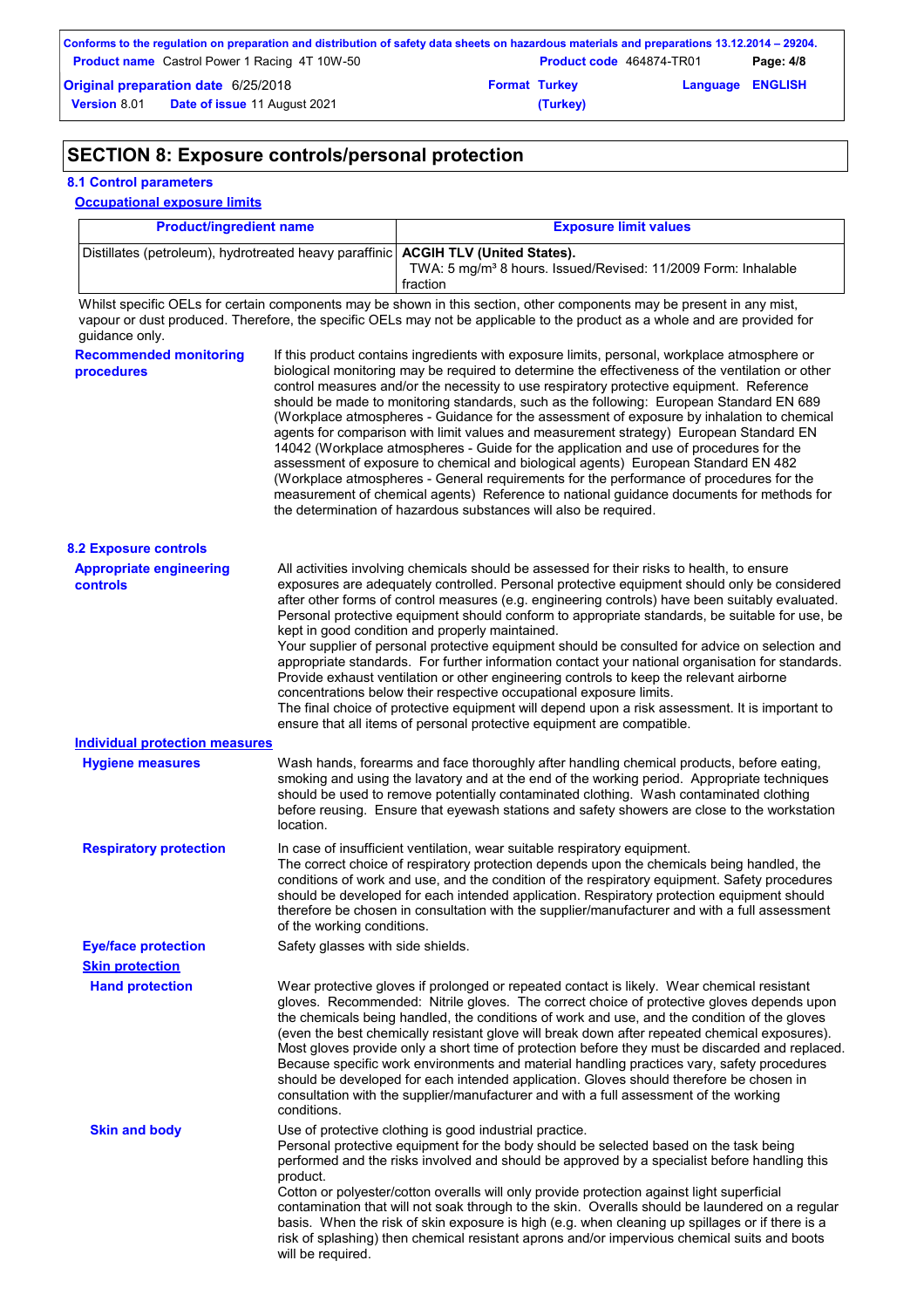|                                            | Conforms to the regulation on preparation and distribution of safety data sheets on hazardous materials and preparations 13.12.2014 – 29204. |                      |                                 |                         |           |
|--------------------------------------------|----------------------------------------------------------------------------------------------------------------------------------------------|----------------------|---------------------------------|-------------------------|-----------|
|                                            | <b>Product name</b> Castrol Power 1 Racing 4T 10W-50                                                                                         |                      | <b>Product code</b> 464874-TR01 |                         | Page: 5/8 |
| <b>Original preparation date 6/25/2018</b> |                                                                                                                                              | <b>Format Turkey</b> |                                 | <b>Language ENGLISH</b> |           |
| <b>Version 8.01</b>                        | <b>Date of issue 11 August 2021</b>                                                                                                          |                      | (Turkey)                        |                         |           |

# **SECTION 8: Exposure controls/personal protection**

| <b>Environmental exposure</b>                                                                         | Emissions from ventilation or work process equipment should be checked to ensure they         |
|-------------------------------------------------------------------------------------------------------|-----------------------------------------------------------------------------------------------|
| comply with the requirements of environmental protection legislation. In some cases, fume<br>controls |                                                                                               |
|                                                                                                       | scrubbers, filters or engineering modifications to the process equipment will be necessary to |
|                                                                                                       | reduce emissions to acceptable levels.                                                        |

# **SECTION 9: Physical and chemical properties**

# **9.1 Information on basic physical and chemical properties**

| <b>Appearance</b>                                      |                                                                                                                                          |
|--------------------------------------------------------|------------------------------------------------------------------------------------------------------------------------------------------|
| <b>Physical state</b>                                  | Liquid.                                                                                                                                  |
| <b>Colour</b>                                          | Amber. [Light]                                                                                                                           |
| <b>Odour</b>                                           | Not available.                                                                                                                           |
| <b>Odour threshold</b>                                 | Not available.                                                                                                                           |
| pH                                                     | Not applicable.                                                                                                                          |
| <b>Melting point/freezing point</b>                    | Not available.                                                                                                                           |
| Initial boiling point and boiling<br>range             | Not available.                                                                                                                           |
| <b>Pour point</b>                                      | $-36 °C$                                                                                                                                 |
| <b>Flash point</b>                                     | Closed cup: 208°C (406.4°F) [Pensky-Martens.]                                                                                            |
| <b>Evaporation rate</b>                                | Not available                                                                                                                            |
| <b>Flammability (solid, gas)</b>                       | Not applicable. Based on - Physical state                                                                                                |
| <b>Upper/lower flammability or</b><br>explosive limits | Not available.                                                                                                                           |
| <b>Vapour pressure</b>                                 | Not available.                                                                                                                           |
| <b>Vapour density</b>                                  | Not available.                                                                                                                           |
| <b>Relative density</b>                                | Not available.                                                                                                                           |
| <b>Density</b>                                         | <1000 kg/m <sup>3</sup> (<1 g/cm <sup>3</sup> ) at 15 <sup>°</sup> C                                                                     |
| <b>Solubility(ies)</b>                                 | insoluble in water.                                                                                                                      |
| <b>Partition coefficient: n-octanol/</b><br>water      | Not available.                                                                                                                           |
| <b>Auto-ignition temperature</b>                       | Not available.                                                                                                                           |
| <b>Decomposition temperature</b>                       | Not available.                                                                                                                           |
| <b>Viscosity</b>                                       | Kinematic: 112 mm <sup>2</sup> /s (112 cSt) at $40^{\circ}$ C<br>Kinematic: 16.4 to 17.8 mm <sup>2</sup> /s (16.4 to 17.8 cSt) at 100 °C |
| <b>Explosive properties</b>                            | Not available.                                                                                                                           |
| <b>Oxidising properties</b>                            | Not available.                                                                                                                           |

#### **9.2 Other information**

No additional information.

# **SECTION 10: Stability and reactivity**

| <b>10.1 Reactivity</b>                            | No specific test data available for this product. Refer to Conditions to avoid and Incompatible<br>materials for additional information.                                |
|---------------------------------------------------|-------------------------------------------------------------------------------------------------------------------------------------------------------------------------|
| <b>10.2 Chemical stability</b>                    | The product is stable.                                                                                                                                                  |
| <b>10.3 Possibility of</b><br>hazardous reactions | Under normal conditions of storage and use, hazardous reactions will not occur.<br>Under normal conditions of storage and use, hazardous polymerisation will not occur. |
| <b>10.4 Conditions to avoid</b>                   | Avoid all possible sources of ignition (spark or flame).                                                                                                                |
| <b>10.5 Incompatible materials</b>                | Reactive or incompatible with the following materials: oxidising materials.                                                                                             |
| <b>10.6 Hazardous</b><br>decomposition products   | Under normal conditions of storage and use, hazardous decomposition products should not be<br>produced.                                                                 |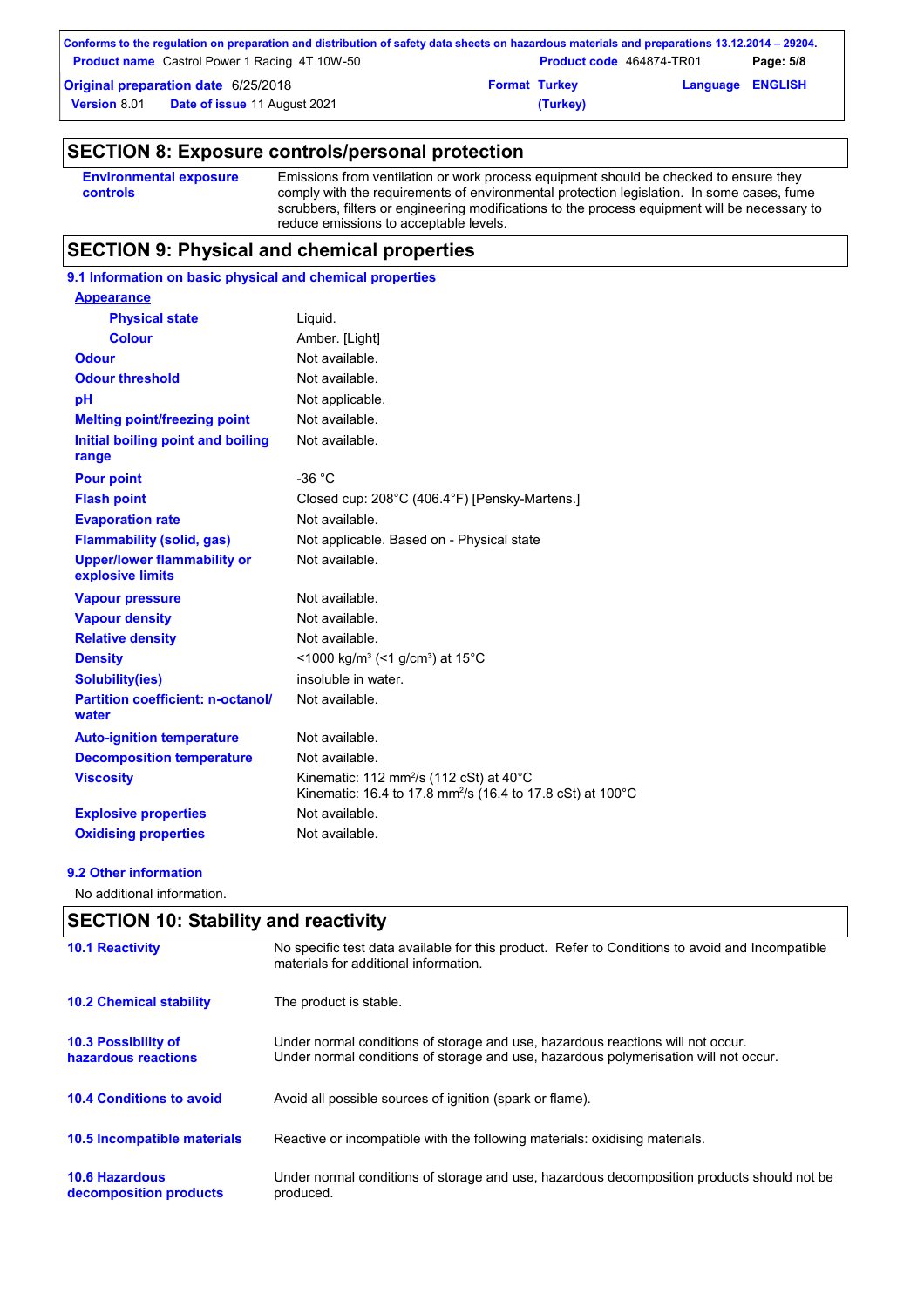|                                     | Conforms to the regulation on preparation and distribution of safety data sheets on hazardous materials and preparations 13.12.2014 – 29204. |                      |                                 |                         |           |
|-------------------------------------|----------------------------------------------------------------------------------------------------------------------------------------------|----------------------|---------------------------------|-------------------------|-----------|
|                                     | <b>Product name</b> Castrol Power 1 Racing 4T 10W-50                                                                                         |                      | <b>Product code</b> 464874-TR01 |                         | Page: 6/8 |
| Original preparation date 6/25/2018 |                                                                                                                                              | <b>Format Turkey</b> |                                 | <b>Language ENGLISH</b> |           |
| <b>Version 8.01</b>                 | <b>Date of issue 11 August 2021</b>                                                                                                          |                      | (Turkey)                        |                         |           |

# **SECTION 11: Toxicological information**

| 11.1 Information on toxicological effects          |                                                                                                                                                                                                                                                                                                                                                                                                                 |  |  |
|----------------------------------------------------|-----------------------------------------------------------------------------------------------------------------------------------------------------------------------------------------------------------------------------------------------------------------------------------------------------------------------------------------------------------------------------------------------------------------|--|--|
| <b>Information on likely</b><br>routes of exposure | Routes of entry anticipated: Dermal, Inhalation.                                                                                                                                                                                                                                                                                                                                                                |  |  |
| <b>Potential acute health effects</b>              |                                                                                                                                                                                                                                                                                                                                                                                                                 |  |  |
| <b>Inhalation</b>                                  | Vapour inhalation under ambient conditions is not normally a problem due to low vapour<br>pressure.                                                                                                                                                                                                                                                                                                             |  |  |
| <b>Ingestion</b>                                   | No known significant effects or critical hazards.                                                                                                                                                                                                                                                                                                                                                               |  |  |
| <b>Skin contact</b>                                | Defatting to the skin. May cause skin dryness and irritation.                                                                                                                                                                                                                                                                                                                                                   |  |  |
| <b>Eye contact</b>                                 | No known significant effects or critical hazards.                                                                                                                                                                                                                                                                                                                                                               |  |  |
|                                                    | <b>Symptoms related to the physical, chemical and toxicological characteristics</b>                                                                                                                                                                                                                                                                                                                             |  |  |
| <b>Inhalation</b>                                  | No specific data.                                                                                                                                                                                                                                                                                                                                                                                               |  |  |
| <b>Ingestion</b>                                   | No specific data.                                                                                                                                                                                                                                                                                                                                                                                               |  |  |
| <b>Skin contact</b>                                | Adverse symptoms may include the following:<br>irritation<br>dryness<br>cracking                                                                                                                                                                                                                                                                                                                                |  |  |
| <b>Eye contact</b>                                 | No specific data.                                                                                                                                                                                                                                                                                                                                                                                               |  |  |
|                                                    | Delayed and immediate effects as well as chronic effects from short and long-term exposure                                                                                                                                                                                                                                                                                                                      |  |  |
| <b>Inhalation</b>                                  | Overexposure to the inhalation of airborne droplets or aerosols may cause irritation of the<br>respiratory tract.                                                                                                                                                                                                                                                                                               |  |  |
| <b>Ingestion</b>                                   | Ingestion of large quantities may cause nausea and diarrhoea.                                                                                                                                                                                                                                                                                                                                                   |  |  |
| <b>Skin contact</b>                                | Prolonged or repeated contact can defat the skin and lead to irritation and/or dermatitis.                                                                                                                                                                                                                                                                                                                      |  |  |
| <b>Eye contact</b>                                 | Potential risk of transient stinging or redness if accidental eye contact occurs.                                                                                                                                                                                                                                                                                                                               |  |  |
| <b>Potential chronic health effects</b>            |                                                                                                                                                                                                                                                                                                                                                                                                                 |  |  |
| <b>General</b>                                     | <b>USED ENGINE OILS</b><br>Combustion products resulting from the operation of internal combustion engines contaminate<br>engine oils during use. Used engine oil may contain hazardous components which have the<br>potential to cause skin cancer. Frequent or prolonged contact with all types and makes of used<br>engine oil must therefore be avoided and a high standard of personal hygiene maintained. |  |  |
| <b>Carcinogenicity</b>                             | No known significant effects or critical hazards.                                                                                                                                                                                                                                                                                                                                                               |  |  |
| <b>Mutagenicity</b>                                | No known significant effects or critical hazards.                                                                                                                                                                                                                                                                                                                                                               |  |  |
| <b>Developmental effects</b>                       | No known significant effects or critical hazards.                                                                                                                                                                                                                                                                                                                                                               |  |  |
| <b>Fertility effects</b>                           | No known significant effects or critical hazards.                                                                                                                                                                                                                                                                                                                                                               |  |  |

# **SECTION 12: Ecological information**

**12.1 Toxicity Environmental hazards** Not classified as dangerous

#### **12.2 Persistence and degradability**

Expected to be biodegradable.

#### **12.3 Bioaccumulative potential**

This product is not expected to bioaccumulate through food chains in the environment.

| <b>12.4 Mobility in soil</b>                                  |                                                                      |
|---------------------------------------------------------------|----------------------------------------------------------------------|
| <b>Soil/water partition</b><br>coefficient (K <sub>oc</sub> ) | Not available.                                                       |
| <b>Mobility</b>                                               | Spillages may penetrate the soil causing ground water contamination. |

## **12.5 Results of PBT and vPvB assessment**

This mixture does not contain any substances that are assessed to be a PBT or a vPvB.

### **12.6 Other adverse effects Other ecological information**

Spills may form a film on water surfaces causing physical damage to organisms. Oxygen transfer could also be impaired.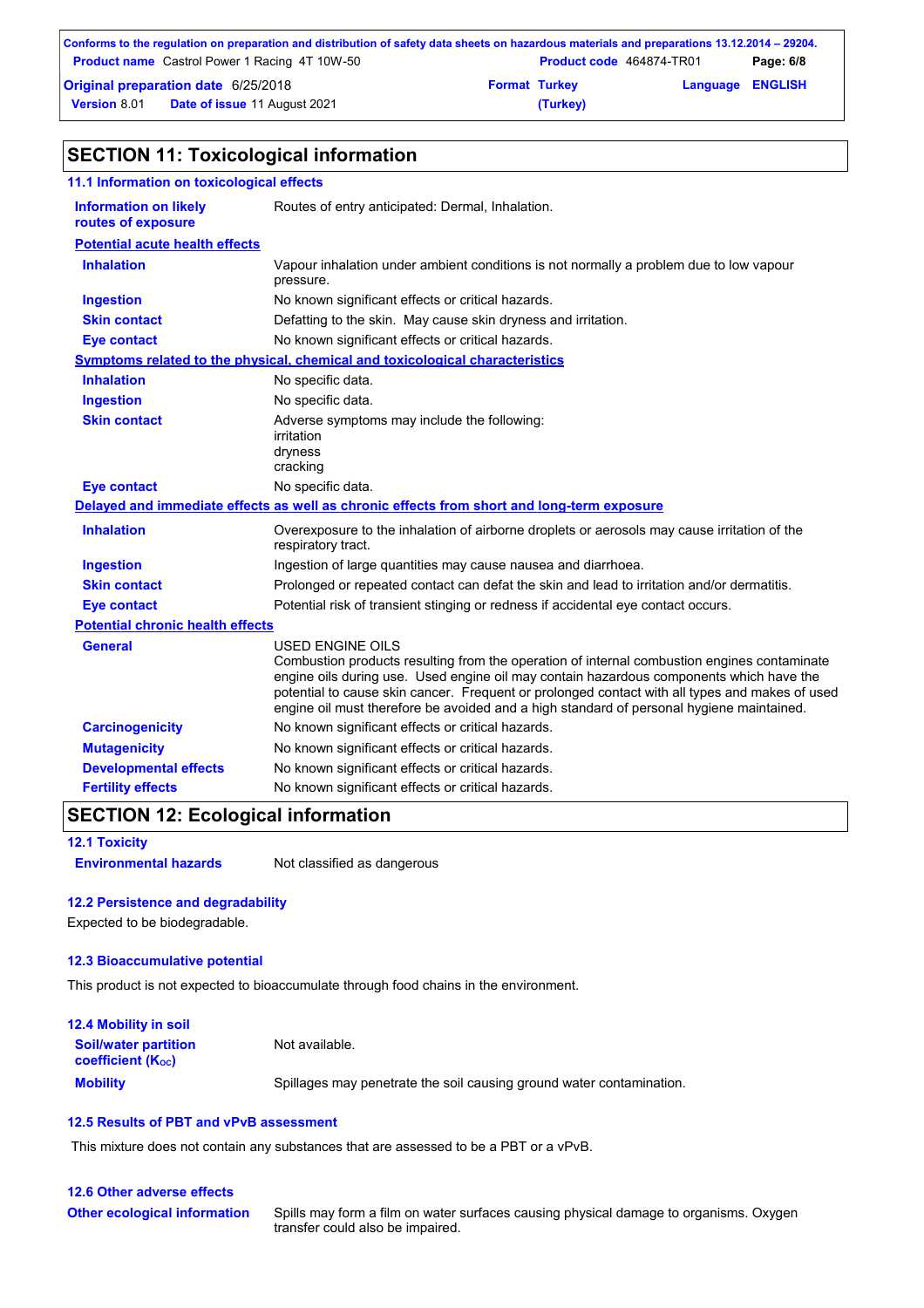|                                            | Conforms to the regulation on preparation and distribution of safety data sheets on hazardous materials and preparations 13.12.2014 – 29204. |                      |                                 |                         |           |
|--------------------------------------------|----------------------------------------------------------------------------------------------------------------------------------------------|----------------------|---------------------------------|-------------------------|-----------|
|                                            | <b>Product name</b> Castrol Power 1 Racing 4T 10W-50                                                                                         |                      | <b>Product code</b> 464874-TR01 |                         | Page: 7/8 |
| <b>Original preparation date 6/25/2018</b> |                                                                                                                                              | <b>Format Turkey</b> |                                 | <b>Language ENGLISH</b> |           |
| <b>Version 8.01</b>                        | <b>Date of issue 11 August 2021</b>                                                                                                          |                      | (Turkey)                        |                         |           |

# **SECTION 13: Disposal considerations**

| <b>13.1 Waste treatment methods</b> |                                                                                                                                                                                                                                                                                                                                                                                                                                                                                                                                                                                                                                                                                                                                                                                                                                                                                                                               |
|-------------------------------------|-------------------------------------------------------------------------------------------------------------------------------------------------------------------------------------------------------------------------------------------------------------------------------------------------------------------------------------------------------------------------------------------------------------------------------------------------------------------------------------------------------------------------------------------------------------------------------------------------------------------------------------------------------------------------------------------------------------------------------------------------------------------------------------------------------------------------------------------------------------------------------------------------------------------------------|
| <b>Methods of disposal</b>          | The generation of waste should be avoided or minimised wherever possible. Significant<br>quantities of waste product residues should not be disposed of via the foul sewer but processed<br>in a suitable effluent treatment plant. Dispose of surplus and non-recyclable products via a<br>licensed waste disposal contractor. Disposal of this product, solutions and any by-products<br>should at all times comply with the requirements of environmental protection and waste disposal<br>legislation and any regional local authority requirements. Waste packaging should be recycled.<br>Incineration or landfill should only be considered when recycling is not feasible. This material<br>and its container must be disposed of in a safe way. Empty containers or liners may retain some<br>product residues. Avoid dispersal of spilt material and runoff and contact with soil, waterways,<br>drains and sewers. |
| <b>Special precautions</b>          | This material and its container must be disposed of in a safe way. Empty containers or liners<br>may retain some product residues. Avoid dispersal of spilt material and runoff and contact with<br>soil, waterways, drains and sewers.                                                                                                                                                                                                                                                                                                                                                                                                                                                                                                                                                                                                                                                                                       |

# **SECTION 14: Transport information**

|                                           | <b>ADR/RID</b> | <b>ADN</b>               | <b>IMDG</b>              | <b>IATA</b>    |
|-------------------------------------------|----------------|--------------------------|--------------------------|----------------|
| 14.1 UN number                            | Not regulated. | Not regulated.           | Not regulated.           | Not regulated. |
| 14.2 UN proper<br>shipping name           |                | $\overline{\phantom{0}}$ | $\overline{\phantom{0}}$ | -              |
| <b>14.3 Transport</b><br>hazard class(es) |                | ٠                        | $\overline{\phantom{0}}$ |                |
| 14.4 Packing<br>group                     |                | $\overline{\phantom{0}}$ | $\overline{\phantom{0}}$ |                |
| 14.5<br><b>Environmental</b><br>hazards   | No.            | No.                      | No.                      | No.            |
| <b>Additional</b><br>information          |                | $\overline{\phantom{0}}$ | $\overline{\phantom{0}}$ |                |

**14.6 Special precautions for user** Not available.

**14.7 Transport in bulk according to IMO instruments** Not available.

# **SECTION 15: Regulatory information**

|                                                                 | 15.1 Safety, health and environmental regulations/legislation specific for the substance or mixture      |
|-----------------------------------------------------------------|----------------------------------------------------------------------------------------------------------|
| <b>National inventory</b>                                       |                                                                                                          |
| <b>Australia inventory (AICS)</b>                               | All components are listed or exempted.                                                                   |
| <b>Canada inventory</b>                                         | All components are listed or exempted.                                                                   |
| <b>China inventory (IECSC)</b>                                  | All components are listed or exempted.                                                                   |
| <b>Japan inventory (ENCS)</b>                                   | All components are listed or exempted.                                                                   |
| <b>Korea inventory (KECI)</b>                                   | All components are listed or exempted.                                                                   |
| <b>Philippines inventory</b><br>(PICCS)                         | All components are listed or exempted.                                                                   |
| <b>REACH Status</b>                                             | For the REACH status of this product please consult your company contact, as identified in<br>Section 1. |
| <b>Taiwan Chemical</b><br><b>Substances Inventory</b><br>(TCSI) | All components are listed or exempted.                                                                   |
| <b>United States inventory</b><br>(TSCA 8b)                     | All components are active or exempted.                                                                   |